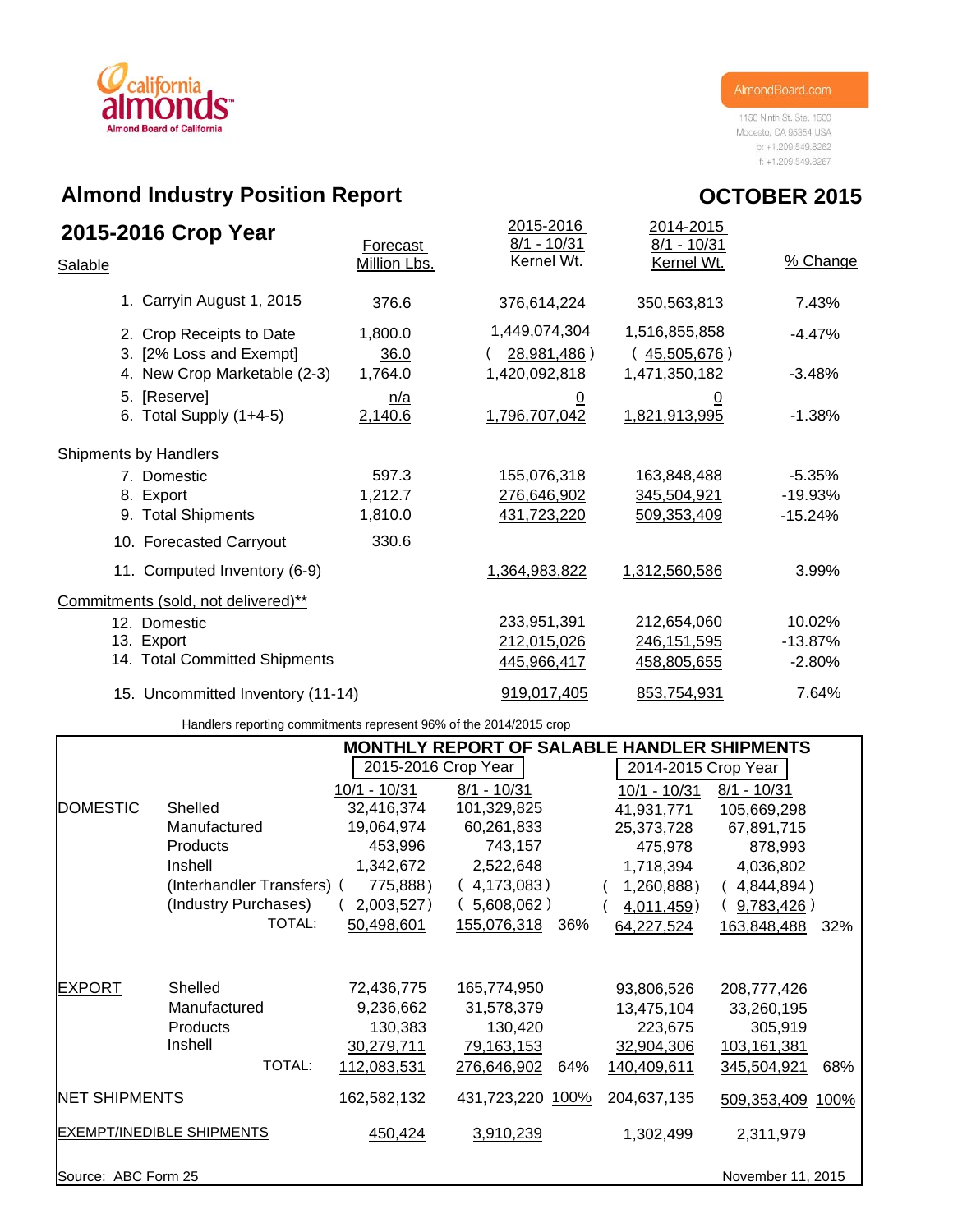|                |                           | <b>EXPORT DELIVERIES BY DESTINATION - YEAR-TO-DATE</b> |             |                                                  |              |                                                  |                       |                     |               |                          |
|----------------|---------------------------|--------------------------------------------------------|-------------|--------------------------------------------------|--------------|--------------------------------------------------|-----------------------|---------------------|---------------|--------------------------|
|                |                           | <b>WORLD REGION</b>                                    |             | 2015/2016                                        |              |                                                  | 2014/2015             |                     | 2015/2016 YTD | 2014/2015                |
|                |                           | <b>DESTINATION</b>                                     |             | Current Year-to-Date 8/1/2015 through 10/31/2015 |              | Current Year-to-Date 8/1/2014 through 10/31/2014 |                       |                     | Total vs.     | $8/1 - 7/31$             |
|                | Export                    |                                                        | Shelled/Mfg | <b>NKW</b>                                       | Year-to-Date |                                                  | <b>NKW</b>            | <b>Year-to-Date</b> | 2014/2015     |                          |
| $+/-$          | Ttl. %<br><b>AMERICAS</b> | NORTH AMERICA                                          |             | Inshell                                          | <b>Total</b> | Shelled/Mfg                                      | Inshell               | <b>Total</b>        | <b>YTD</b>    | <b>Grand Total</b>       |
| $-19%$         | 6%                        | Canada                                                 | 9,601,024   | 40,200                                           | 9,641,224    | 10,373,656                                       | 81,230                | 10,454,886          | $-8%$         | 38,777,846               |
|                |                           | Mexico                                                 | 4,647,039   | 1,800                                            | 4,648,839    | 4,835,633                                        | <u>0</u>              | 4,835,633           | $-4%$         | 16,604,396               |
|                |                           | Ttl. NORTH AMERICA                                     | 14,262,025  | 42,000                                           | 14,304,025   | 15,232,563                                       | 81,230                | 15,313,793          | $-7%$         | 55,475,702               |
|                |                           | LATIN AMERICA/CARIBBEAN                                |             |                                                  |              |                                                  |                       |                     |               |                          |
|                |                           | Chile                                                  | 677,550     | 0                                                | 677,550      | 1,767,800                                        | 68,449                | 1,836,249           | $-63%$        | 7,649,266                |
|                |                           | Ttl. LAT AMER/CARIBBEAN                                | 1,950,539   | 82,548                                           | 2,033,087    | 4,696,770                                        | 101,575               | 4,798,345           | -58%          | 15,575,825               |
|                |                           | <b>TOTAL AMERICAS</b>                                  | 16,212,564  | 124,548                                          | 16,337,112   | 19,929,333                                       | 182,805               | 20,112,138          | -19%          | 71,051,527               |
|                | <b>ASIA-PACIFIC</b>       | NORTHEAST ASIA                                         |             |                                                  |              |                                                  |                       |                     |               |                          |
| $-19%$         | 45%                       | China/Hong Kong                                        | 17,460,054  | 21,453,096                                       | 38,913,150   | 24,814,173                                       | 27,522,374            | 52,336,547          | $-26%$        | 128,125,911              |
|                |                           | Japan                                                  | 14,247,079  | 208,655                                          | 14,455,734   | 13,006,316                                       | 14,872                | 13,021,188          | 11%           | 65,869,704               |
|                |                           | South Korea                                            | 9,026,986   | 0                                                | 9,026,986    | 11,609,374                                       | 0                     | 11,609,374          | $-22%$        | 53,484,055               |
|                |                           | Taiwan                                                 | 2,159,930   | 177,223                                          | 2,337,153    | 2,647,250                                        | 259,770               | 2,907,020           | $-20%$        | 10,933,977               |
|                |                           | Ttl. NORTHEAST ASIA                                    | 42,894,049  | 21,838,974                                       | 64,733,023   | 52,077,113                                       | 27,797,016            | 79,874,129          | $-19%$        | 258,413,647              |
|                |                           |                                                        |             |                                                  |              |                                                  |                       |                     |               |                          |
|                |                           | SOUTHEAST ASIA                                         |             |                                                  |              |                                                  |                       |                     |               |                          |
|                |                           | Indonesia                                              | 633,250     | 0                                                | 633,250      | 875,250                                          | $\mathbf 0$           | 875,250             | $-28%$        | 2,678,325                |
|                |                           | Malaysia                                               | 1,223,712   | 0                                                | 1,223,712    | 658,475                                          | $\mathbf 0$           | 658,475             | 86%           | 4,155,861                |
|                |                           | Singapore                                              | 509,425     | 0                                                | 509,425      | 689,775                                          | $\mathbf 0$           | 689,775             | -26%          | 3,654,459                |
|                |                           | Thailand                                               | 956,385     | 0                                                | 956,385      | 871,600                                          | 0                     | 871,600             | 10%           | 3,997,599                |
|                |                           | Vietnam                                                | 243,350     | 5,284,831                                        | 5,528,181    | 327,268                                          | 11,909,091            | 12,236,359          | $-55%$        | 18,744,297               |
|                |                           | <b>Ttl. SOUTHEAST ASIA</b>                             | 3,676,072   | 5,284,831                                        | 8,960,903    | 3,466,868                                        | 11,909,091            | 15,375,959          | $-42%$        | 33,534,341               |
|                |                           |                                                        |             |                                                  |              |                                                  |                       |                     |               |                          |
|                |                           | SOUTH/CENTRAL ASIA                                     |             |                                                  |              |                                                  |                       |                     |               |                          |
|                |                           | India                                                  | 4,972,220   | 45,151,199                                       | 50,123,419   | 3,341,385                                        | 52,276,420<br>992.930 | 55,617,805          | $-10%$        | 123,685,429              |
|                |                           | Pakistan                                               | 44,000      | 532,626                                          | 576,626      | $\overline{0}$<br>3,341,385                      |                       | 992,930             | $-42%$        | 2,635,193<br>127,006,671 |
|                |                           | Ttl. SOUTH/CENTRAL ASIA                                | 5,016,220   | 45,683,825                                       | 50,700,045   |                                                  | 53,269,350            | 56,610,735          | $-10%$        |                          |
|                |                           | AUSTRALASIA/OCEANIA                                    |             |                                                  |              |                                                  |                       |                     |               |                          |
|                |                           | Ttl. AUSTRALASIA/OCEANIA                               | 892,169     | $\overline{0}$                                   | 892,169      | 2,427,702                                        | $\overline{0}$        | 2,427,702           | $-63%$        | 8,564,208                |
|                |                           | <b>TOTAL ASIA-PACIFIC</b>                              | 52,478,510  | 72,807,630                                       | 125,286,140  | 61,313,068                                       | 92,975,457            | 154,288,525         | $-19%$        | 427,518,867              |
| <b>WESTERN</b> |                           | Belgium                                                | 4,756,492   | $\overline{0}$                                   | 4,756,492    | 5,964,635                                        | $\overline{0}$        | 5,964,635           | -20%          | 19,909,863               |
|                | <b>EUROPE</b>             | Denmark                                                | 1,669,900   | 0                                                | 1,669,900    | 2,408,709                                        | 0                     | 2,408,709           | $-31%$        | 8,244,259                |
| $-10%$         | 39%                       | France                                                 | 4,457,831   | 40,428                                           | 4,498,259    | 4,691,052                                        | 33,520                | 4,724,572           | $-5%$         | 20,116,085               |
|                |                           | Germany                                                | 22,429,418  | 62,699                                           | 22,492,117   | 34,988,865                                       | 0                     | 34,988,865          | $-36%$        | 122,154,516              |
|                |                           | Greece                                                 | 1,388,000   | 0                                                | 1,388,000    | 1,992,000                                        | 97,619                | 2,089,619           | $-34%$        | 7,021,363                |
|                |                           | Italy                                                  | 12,508,385  | 575,097                                          | 13,083,482   | 9,778,747                                        | 656,617               | 10,435,364          | 25%           | 42,521,865               |
|                |                           | Netherlands                                            | 9,415,760   | 0                                                | 9,415,760    | 13,858,611                                       | 0                     | 13,858,611          | -32%          | 43,257,656               |
|                |                           | Norway                                                 | 2,171,250   | 0                                                | 2,171,250    | 2,241,526                                        | 0                     | 2,241,526           | $-3%$         | 5,409,050                |
|                |                           | Spain                                                  | 36,802,669  | 409,261                                          | 37,211,930   | 33,189,828                                       | 198,396               | 33,388,224          | 11%           | 153,057,220              |
|                |                           | Sweden                                                 | 2,228,000   | 0                                                | 2,228,000    | 1,491,000                                        | 0                     | 1,491,000           | 49%           | 6,236,500                |
|                |                           | Switzerland                                            | 1,869,750   | 0                                                | 1,869,750    | 1,274,456                                        | 18                    | 1,274,474           | 47%           | 6,817,874                |
|                |                           | United Kingdom                                         | 6,393,605   | 0                                                | 6,393,605    | 6,403,425                                        | $\Omega$              | 6,403,425           | 0%            | 29,175,479               |
|                |                           | <b>Ttl. WESTERN EUROPE</b>                             | 106,917,086 | 1,087,485                                        | 108,004,571  | 119,656,457                                      | 986,170               | 120,642,627         | $-10%$        | 468,041,981              |
|                | <b>CENTRAL/</b>           | Estonia                                                | 654,000     | 0                                                | 654,000      | 176,000                                          | 22,189                | 198,189             | 230%          | 1,808,839                |
|                | <b>EASTERN EUROPE</b>     | Ttl. CENTRAL/EASTERN EUROPE                            | 3,252,000   | $\overline{0}$                                   | 3,252,000    | 5,911,695                                        | 56,470                | 5,968,165           | $-46%$        | 18,830,578               |
| -46%           | 1%                        |                                                        |             |                                                  |              |                                                  |                       |                     |               |                          |
|                |                           | <b>TOTAL EUROPE</b>                                    | 110,169,086 | 1,087,485                                        | 111,256,571  | 125,568,152                                      | 1,042,640             | 126,610,792         | $-12%$        | 486,872,559              |
|                | <b>MIDDLE EAST/</b>       | <b>MIDDLE EAST</b>                                     |             |                                                  |              |                                                  |                       |                     |               |                          |
|                | <b>AFRICA</b>             | Israel                                                 | 1,123,775   | 65,039                                           | 1,188,814    | 1,795,462                                        | 315,980               | 2,111,442           | -44%          | 7,143,820                |
| -47%           | 9%                        | Jordan                                                 | 547,000     | 94,500                                           | 641,500      | 531,250                                          | 207,981               | 739,231             | $-13%$        | 6,433,935                |
|                |                           | Lebanon                                                | 1,041,375   | 0                                                | 1,041,375    | 533,500                                          | 0                     | 533,500             | 95%           | 4,862,280                |
|                |                           | Saudi Arabia                                           | 2,650,750   | 0                                                | 2,650,750    | 1,384,000                                        | 57,258                | 1,441,258           | 84%           | 13,537,188               |
|                |                           | Turkey                                                 | 3,092,800   | 2,960,022                                        | 6,052,822    | 8,137,700                                        | 2,732,943             | 10,870,643          | $-44%$        | 36,589,753               |
|                |                           | <b>United Arab Emirates</b>                            | 7,133,150   | 1,998,169                                        | 9,131,319    | 18,813,233                                       | 5,120,622             | 23,933,855          | $-62%$        | 98,072,677               |
|                |                           | Ttl. MIDDLE EAST                                       | 16,088,724  | 5,128,230                                        | 21,216,954   | 32,041,787                                       | 8,437,579             | 40,479,366          | -48%          | 171,870,540              |
|                |                           | <u>NORTH AFRICA</u>                                    |             |                                                  |              |                                                  |                       |                     |               |                          |
|                |                           | Algeria                                                | 736,850     | 0                                                | 736,850      | 1,218,950                                        | 518,400               | 1,737,350           | $-58%$        | 6,020,840                |
|                |                           | Ttl. NORTH AFRICA<br><b>SUB-SAHARAN AFRICA</b>         | 1,429,850   | 15,260                                           | 1,445,110    | 2,179,950                                        | 518,400               | 2,698,350           | $-46%$        | 10,869,697               |
|                |                           | South Africa                                           | 1,069,015   |                                                  | 1,069,015    | 1,239,250                                        |                       | 1,243,750           | $-14%$        | 4,765,302                |
|                |                           | Ttl. SUB-SAHARAN AFRICA                                | 1,105,515   | $\overline{0}$<br>0                              | 1,105,515    | 1,311,250                                        | 4,500<br>4,500        | 1,315,750           | $-16%$        | 4,953,302                |
|                |                           | TOTAL MIDDLE EAST/AFRICA                               | 18,624,089  | 5,143,490                                        | 23,767,579   | 35,532,987                                       | 8,960,479             | 44,493,466          | $-47%$        | 187,693,539              |
|                |                           | <b>GRAND TOTAL EXPORTS:</b>                            | 197,484,249 | 79,163,153                                       | 276,646,902  | 242,343,540                                      | 103,161,381           | 345,504,921         | $-20%$        | 1,173,136,492            |
|                |                           |                                                        | 71%         | 29%                                              | 100%         | 70%                                              | 30%                   | 100%                |               | 2014/2015                |
|                | November 11, 2015         |                                                        | Shelled/Mfg | NKW Inshell                                      | Year-to-Date | Shelled/Mfg                                      | <b>NKW</b>            | Year-to-Date        |               | <b>Grand Total</b>       |
|                |                           |                                                        |             |                                                  |              |                                                  |                       |                     |               |                          |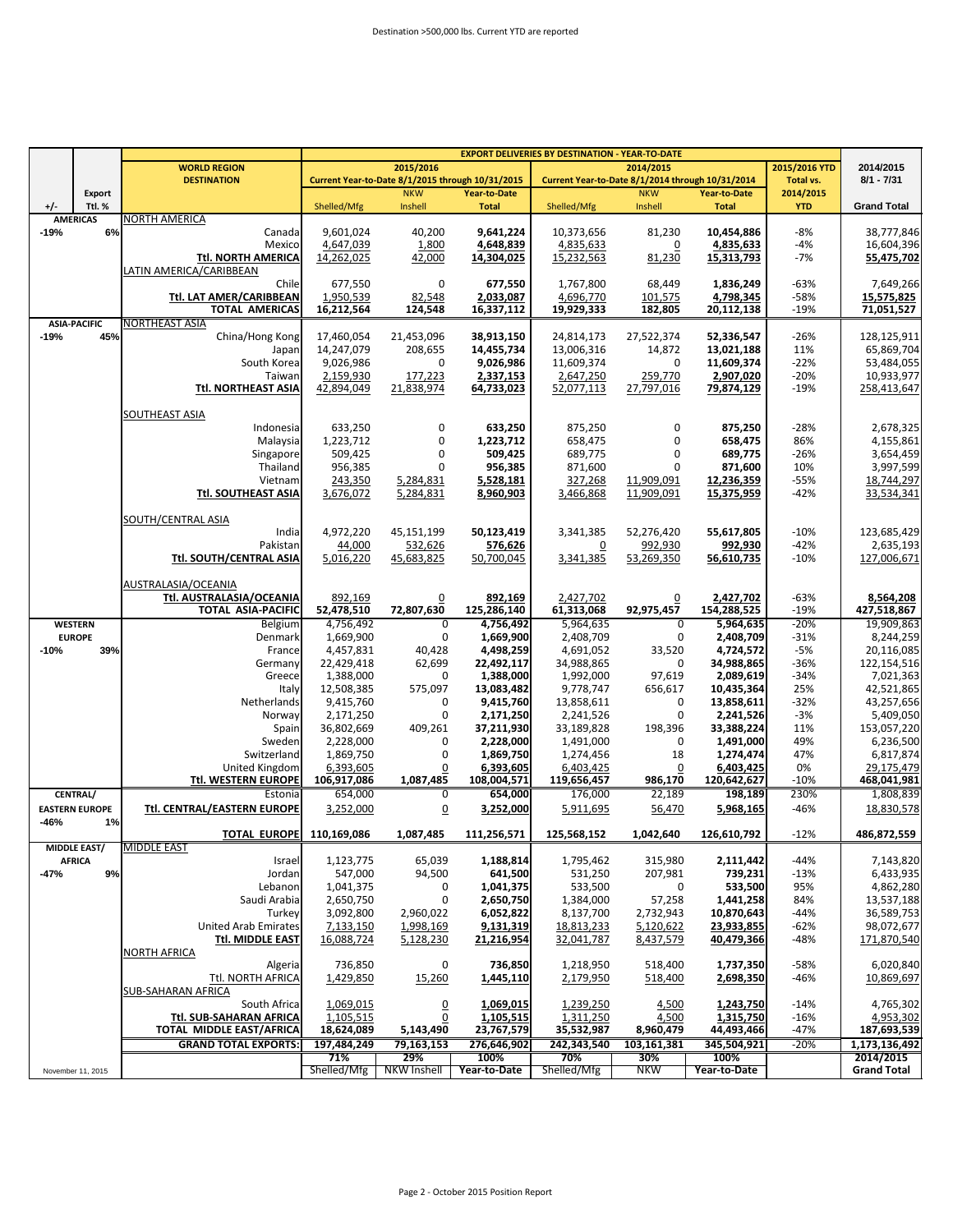|        |                       | <b>EXPORT DELIVERIES BY DESTINATION - YEAR-TO-DATE</b> |             |                                     |              |                |                                     |              |                      |  |  |  |
|--------|-----------------------|--------------------------------------------------------|-------------|-------------------------------------|--------------|----------------|-------------------------------------|--------------|----------------------|--|--|--|
|        |                       | <b>WORLD REGION</b>                                    |             | 2015/2016                           |              |                | 2014/2015                           |              | 2015/2016            |  |  |  |
|        |                       | <b>DESTINATION</b>                                     |             | <b>Current Month - October 2015</b> |              |                | <b>Current Month - October 2014</b> |              | vs.                  |  |  |  |
|        | Export                |                                                        |             | <b>NKW</b>                          | <b>Month</b> |                | <b>NKW</b>                          | <b>Month</b> | 2014/2015            |  |  |  |
| $+/-$  | Ttl.%                 |                                                        | Shelled/Mfg | Inshell                             | <b>Total</b> | Shelled/Mfg    | Inshell                             | <b>Total</b> | <b>Current Month</b> |  |  |  |
|        | <b>AMERICAS</b>       | NORTH AMERICA                                          |             |                                     |              |                |                                     |              |                      |  |  |  |
| $-27%$ | 6%                    | Canada                                                 | 4,386,974   | 40,200                              | 4,427,174    | 5,300,427      | 45,530                              | 5,345,957    | $-17%$               |  |  |  |
|        |                       | Mexicol                                                | 1,898,799   | 1,800                               | 1,900,599    | 2,272,846      | $\overline{0}$                      | 2,272,846    | $-16%$               |  |  |  |
|        |                       | Ttl. NORTH AMERICA                                     | 6,295,473   | 42,000                              | 6,337,473    | 7,578,672      | 45,530                              | 7,624,202    | $-17%$               |  |  |  |
|        |                       | LATIN AMERICA/CARIBBEAN                                |             |                                     |              |                |                                     |              |                      |  |  |  |
|        |                       | Chile                                                  | 385,500     | 0                                   | 385,500      | 844,000        | 0                                   | 844,000      | $-54%$               |  |  |  |
|        |                       | Ttl. LAT AMER/CARIBBEAN                                | 732,654     | 65,295                              | 797,949      | 2,075,792      | 26,278                              | 2,102,070    | $-62%$               |  |  |  |
|        |                       | <b>TOTAL AMERICAS</b>                                  | 7,028,127   | 107,295                             | 7,135,422    | 9,654,464      | 71,808                              | 9,726,272    | $-27%$               |  |  |  |
|        |                       | NORTHEAST ASIA                                         |             |                                     |              |                |                                     |              |                      |  |  |  |
|        | <b>ASIA-PACIFIC</b>   |                                                        |             |                                     |              |                |                                     |              |                      |  |  |  |
| $-13%$ | 42%                   | China/Hong Kong                                        | 7,402,920   | 10,536,872                          | 17,939,792   | 10,218,393     | 10,876,431                          | 21,094,824   | $-15%$               |  |  |  |
|        |                       | Japan                                                  | 5,703,760   | 132,350                             | 5,836,110    | 6,388,355      | 0                                   | 6,388,355    | $-9%$                |  |  |  |
|        |                       | South Korea                                            | 3,273,462   | 0                                   | 3,273,462    | 5,464,608      | 0                                   | 5,464,608    | $-40%$               |  |  |  |
|        |                       | Taiwan                                                 | 1,085,632   | 48,674                              | 1,134,306    | 1,862,500      | 34,254                              | 1,896,754    | $-40%$               |  |  |  |
|        |                       | <b>Ttl. NORTHEAST ASIA</b>                             | 17,465,774  | 10,717,896                          | 28,183,670   | 23,933,856     | 10,910,685                          | 34,844,541   | $-19%$               |  |  |  |
|        |                       |                                                        |             |                                     |              |                |                                     |              |                      |  |  |  |
|        |                       | SOUTHEAST ASIA                                         |             |                                     |              |                |                                     |              |                      |  |  |  |
|        |                       | Indonesia                                              | 150,500     | 0                                   | 150,500      | 310,500        | 0                                   | 310,500      | $-52%$               |  |  |  |
|        |                       | Malaysia                                               | 454,750     | 0                                   | 454,750      | 283,500        | 0                                   | 283,500      | 60%                  |  |  |  |
|        |                       | Singapore                                              | 169,000     | 0                                   | 169,000      | 140,000        | 0                                   | 140,000      | 21%                  |  |  |  |
|        |                       | Thailand                                               | 155,125     | $\mathbf 0$                         | 155,125      | 232,250        | 0                                   | 232,250      | $-33%$               |  |  |  |
|        |                       | Vietnam                                                | 201,550     | 3,134,741                           | 3,336,291    | 239,268        | 4,138,803                           | 4,378,071    | $-24%$               |  |  |  |
|        |                       | Ttl. SOUTHEAST ASIA                                    | 1,130,925   | 3,134,741                           | 4,265,666    | 1,230,018      | 4,138,803                           | 5,368,821    | $-21%$               |  |  |  |
|        |                       |                                                        |             |                                     |              |                |                                     |              |                      |  |  |  |
|        |                       | SOUTH/CENTRAL ASIA                                     |             |                                     |              |                |                                     |              |                      |  |  |  |
|        |                       | India                                                  | 1,721,232   | 12,568,596                          | 14,289,828   | 351,150        | 12,420,640                          | 12,771,790   | 12%                  |  |  |  |
|        |                       | Pakistan                                               | 44,000      | 426,150                             | 470,150      | $\overline{0}$ | 684,468                             | 684,468      | $-31%$               |  |  |  |
|        |                       | Ttl. SOUTH/CENTRAL ASIA                                | 1,765,232   | 12,994,746                          | 14,759,978   | 351,150        | 13,105,108                          | 13,456,258   | 10%                  |  |  |  |
|        |                       |                                                        |             |                                     |              |                |                                     |              |                      |  |  |  |
|        |                       |                                                        |             |                                     |              |                |                                     |              |                      |  |  |  |
|        |                       | AUSTRALASIA/OCEANIA                                    |             |                                     |              |                |                                     |              |                      |  |  |  |
|        |                       | Ttl. AUSTRALASIA/OCEANIA                               | 213,683     | $\overline{0}$                      | 213,683      | 976,062        | $\overline{0}$                      | 976,062      | $-78%$               |  |  |  |
|        |                       | <b>TOTAL ASIA-PACIFIC</b>                              | 20,575,614  | 26,847,383                          | 47,422,997   | 26,491,086     | 28,154,596                          | 54,645,682   | $-13%$               |  |  |  |
|        | <b>WESTERN</b>        | <b>Belgium</b>                                         | 1,878,164   | 0                                   | 1,878,164    | 2,555,521      | $\overline{0}$                      | 2,555,521    | $-27%$               |  |  |  |
|        | <b>EUROPE</b>         | Denmark                                                | 572,000     | 0                                   | 572,000      | 658,000        | 0                                   | 658,000      | $-13%$               |  |  |  |
| $-13%$ | 42%                   | France                                                 | 1,981,286   | 17,127                              | 1,998,413    | 2,348,022      | 17,006                              | 2,365,028    | $-16%$               |  |  |  |
|        |                       | Germany                                                | 8,472,428   | $\mathbf 0$                         | 8,472,428    | 16,577,127     | 0                                   | 16,577,127   | $-49%$               |  |  |  |
|        |                       | Greece                                                 | 916,000     | $\mathbf 0$                         | 916,000      | 1,212,000      | 32,729                              | 1,244,729    | $-26%$               |  |  |  |
|        |                       | Italy                                                  | 5,449,550   | 394,683                             | 5,844,233    | 5,143,047      | 420,513                             | 5,563,560    | 5%                   |  |  |  |
|        |                       | Netherlands                                            | 3,991,640   | 0                                   | 3,991,640    | 6,708,580      | 0                                   | 6,708,580    | $-40%$               |  |  |  |
|        |                       | Norway                                                 | 352,000     | $\mathbf 0$                         | 352,000      | 572,000        | 0                                   | 572,000      | $-38%$               |  |  |  |
|        |                       | Spain                                                  | 17,270,770  | 153,840                             | 17,424,610   | 12,840,950     | 111,069                             | 12,952,019   | 35%                  |  |  |  |
|        |                       | Sweden                                                 | 788,000     | 0                                   | 788,000      | 523,000        | 0                                   | 523,000      | 51%                  |  |  |  |
|        |                       | Switzerland                                            | 1,516,000   | $\boldsymbol{0}$                    | 1,516,000    | 848,000        | 18                                  | 848,018      | 79%                  |  |  |  |
|        |                       | United Kingdom                                         | 2,374,743   | 0                                   | 2,374,743    | 2,532,534      | 0                                   | 2,532,534    | $-6%$                |  |  |  |
|        |                       | Ttl. WESTERN EUROPE                                    | 45,994,979  | 565,650                             | 46,560,629   | 52,985,090     | 581,335                             | 53,566,425   | $-13%$               |  |  |  |
|        | CENTRAL/              | Estonia                                                | 264,000     | 0                                   | 264,000      | 88,000         | 22,189                              | 110,189      | 140%                 |  |  |  |
|        | <b>EASTERN EUROPE</b> | Ttl. CENTRAL/EASTERN EUROPE                            | 1,200,300   | $\Omega$                            | 1,200,300    | 2,855,853      | 56,470                              | 2,912,323    | -59%                 |  |  |  |
| -66%   | 1%                    |                                                        |             |                                     |              |                |                                     |              |                      |  |  |  |
|        |                       | <b>TOTAL EUROPE</b>                                    | 47,195,279  | 565,650                             | 47,760,929   | 55,840,943     | 637,805                             | 56,478,748   | $-15%$               |  |  |  |
|        | <b>MIDDLE EAST/</b>   | <b>MIDDLE EAST</b>                                     |             |                                     |              |                |                                     |              |                      |  |  |  |
|        | <b>AFRICA</b>         | Israel                                                 | 442,250     | 33,462                              | 475,712      | 583,462        | 127,233                             | 710,695      | $-33%$               |  |  |  |
| $-93%$ | 9%                    | Jordan                                                 | 86,000      | 31,500                              | 117,500      | 357,450        | 207,981                             | 565,431      | $-79%$               |  |  |  |
|        |                       | Lebanon                                                | 572,375     |                                     | 572,375      | 318,500        | 0                                   | 318,500      | 80%                  |  |  |  |
|        |                       |                                                        |             | 0<br>$\mathbf 0$                    |              | 856,000        |                                     |              | $-52%$               |  |  |  |
|        |                       | Saudi Arabia                                           | 437,000     |                                     | 437,000      |                | 57,258                              | 913,258      |                      |  |  |  |
|        |                       | Turkey                                                 | 1,845,000   | 2,252,518                           | 4,097,518    | 5,075,500      | 1,138,900                           | 6,214,400    | $-34%$               |  |  |  |
|        |                       | <b>United Arab Emirates</b>                            | 2,445,000   | 416,143                             | 2,861,143    | 6,949,000      | 2,505,930                           | 9,454,930    | $-70%$               |  |  |  |
|        |                       | Ttl. MIDDLE EAST                                       | 6,141,875   | 2,744,123                           | 8,885,998    | 14,695,662     | 4,040,097                           | 18,735,759   | $-53%$               |  |  |  |
|        |                       | <b>NORTH AFRICA</b>                                    |             |                                     |              |                |                                     |              |                      |  |  |  |
|        |                       | Algeria                                                | 168,000     | 0                                   | 168,000      | 262,000        | 0                                   | 262,000      | $-36%$               |  |  |  |
|        |                       | Ttl. NORTH AFRICA                                      | 621,000     | 15,260                              | 636,260      | 551,000        | $\overline{0}$                      | 551,000      | 15%                  |  |  |  |
|        |                       | <b>SUB-SAHARAN AFRICA</b>                              |             |                                     |              |                |                                     |              |                      |  |  |  |
|        |                       | South Africa                                           | 241,925     | $\overline{0}$                      | 241,925      | 236,150        | $\overline{0}$                      | 236,150      | 2%                   |  |  |  |
|        |                       | Ttl. SUB-SAHARAN AFRICA                                | 241,925     | $\overline{0}$                      | 241,925      | 272,150        | 0                                   | 272,150      | $-11%$               |  |  |  |
|        |                       | <b>TOTAL MIDDLE EAST/AFRICA</b>                        | 7,004,800   | 2,759,383                           | 9,764,183    | 15,518,812     | 4,040,097                           | 19,558,909   | -50%                 |  |  |  |
|        |                       | <b>GRAND TOTAL EXPORTS:</b>                            | 81,803,820  | 30,279,711                          | 112,083,531  | 107,505,305    | 32,904,306                          | 140,409,611  | $-20%$               |  |  |  |
|        |                       |                                                        | 73%         | 27%                                 | 100%         | 77%            | 23%                                 | 100%         |                      |  |  |  |
|        | November 11, 2015     |                                                        | Shelled/Mfg | <b>NKW Inshell</b>                  | Year-to-Date | Shelled/Mfg    | <b>NKW</b>                          | Year-to-Date |                      |  |  |  |
|        |                       |                                                        |             |                                     |              |                |                                     |              |                      |  |  |  |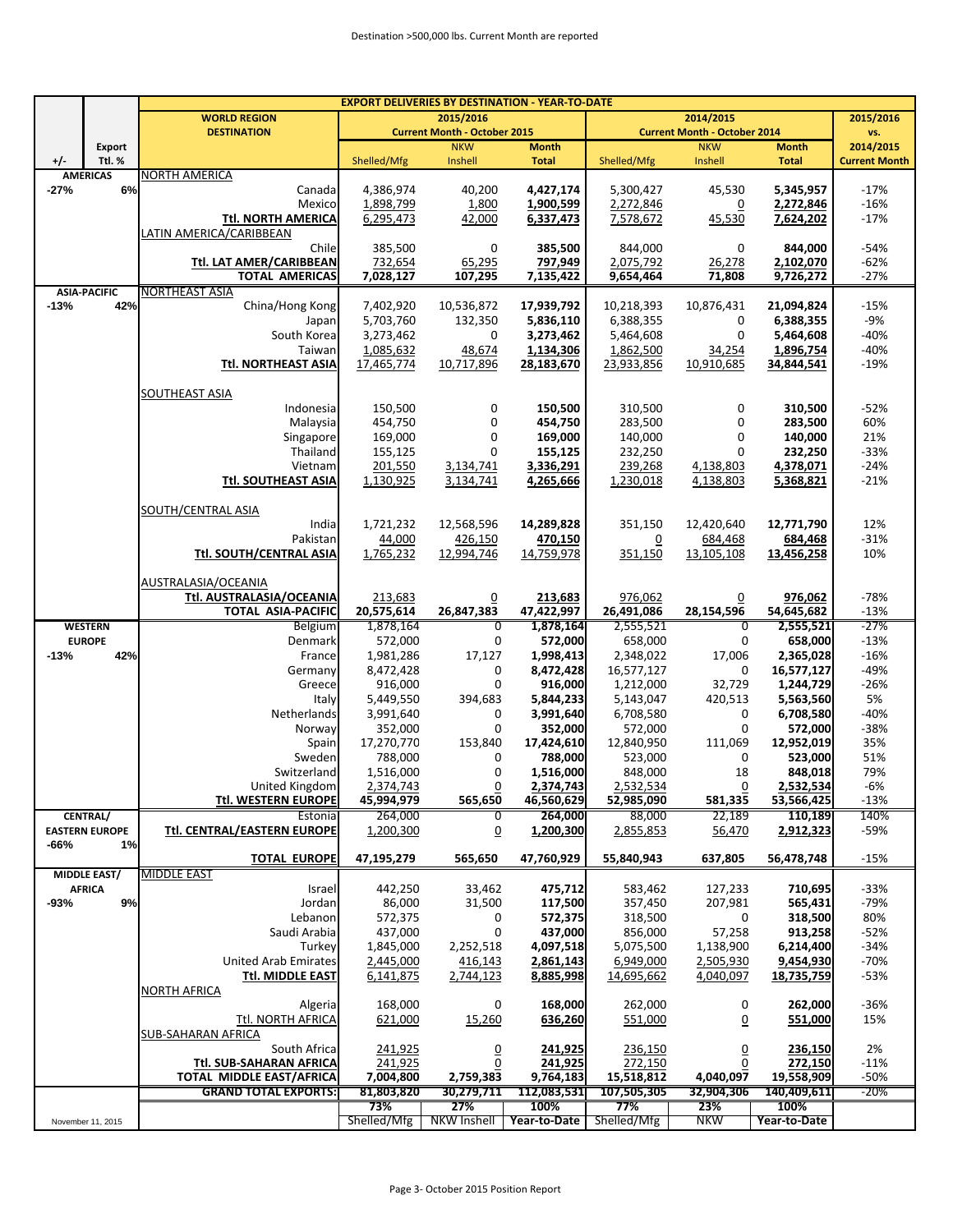

## **Almond Board of California Quality Control Receipts Report Industry Summary August 1, 2015 through October 31, 2015**

|                                  | From ABC Form 1       | <b>From USDA Inspection Certificates</b> |                        | % of Total      |           |  |
|----------------------------------|-----------------------|------------------------------------------|------------------------|-----------------|-----------|--|
| <b>Variety Name</b>              | <b>Total Receipts</b> | <b>Total Receipts</b>                    | <b>Total Inedibles</b> | <b>Receipts</b> | % Rejects |  |
| Aldrich                          | 46,514,388            | 30,342,189                               | 475,065                | 3.21%           | 1.57%     |  |
| Avalon                           | 6,190,557             | 4,117,089                                | 134,365                | 0.43%           | 3.26%     |  |
| <b>Butte</b>                     | 86,751,362            | 62,427,555                               | 775,453                | 5.99%           | 1.24%     |  |
| <b>Butte/Padre</b>               | 160,735,763           | 109,745,845                              | 940,510                | 11.09%          | 0.86%     |  |
| Carmel                           | 110,649,344           | 63,027,277                               | 777,598                | 7.64%           | 1.23%     |  |
| Carrion                          | 3,183,041             | 108,890                                  | 1,062                  | 0.22%           | 0.98%     |  |
| Folsom                           | 645,427               | 928,970                                  | 20,142                 | 0.04%           | 2.17%     |  |
| Fritz                            | 74,919,044            | 39,084,549                               | 686,053                | 5.17%           | 1.76%     |  |
| Hash                             | 1,516,054             | 1,292,845                                | 97,341                 | 0.10%           | 7.53%     |  |
| Hashem                           | 439,914               | 300,297                                  | 2,696                  | 0.03%           | 0.90%     |  |
| Independence                     | 13,944,121            | 12,862,212                               | 227,877                | 0.96%           | 1.77%     |  |
| Livingston                       | 3,685,860             | 2,724,381                                | 57,728                 | 0.25%           | 2.12%     |  |
| Marchini                         | 494,555               | 784,460                                  | 5,397                  | 0.03%           | 0.69%     |  |
| Marcona                          | 729,673               | 81,392                                   | 3,355                  | 0.05%           | 4.12%     |  |
| Mission                          | 9,189,907             | 3,294,209                                | 14,470                 | 0.63%           | 0.44%     |  |
| Mixed                            | 26,833,251            | 19,116,443                               | 567,467                | 1.85%           | 2.97%     |  |
| Mono                             | 282,336               | 218,596                                  | 3,492                  | 0.02%           | 1.60%     |  |
| Monterey                         | 179,669,617           | 120,106,002                              | 1,465,721              | 12.40%          | 1.22%     |  |
| Morley                           | 386,562               | 235,924                                  | 1,500                  | 0.03%           | 0.64%     |  |
| <b>Neplus</b>                    | 653,431               | 470,664                                  | 10,608                 | 0.05%           | 2.25%     |  |
| Nonpareil                        | 600,087,815           | 581,053,946                              | 8,941,801              | 41.41%          | 1.54%     |  |
| Padre                            | 35,567,008            | 30,150,365                               | 127,632                | 2.45%           | 0.42%     |  |
| Peerless                         | 4,657,843             | 2,430,057                                | 17,649                 | 0.32%           | 0.73%     |  |
| Price                            | 20,678,066            | 14,984,893                               | 98,659                 | 1.43%           | 0.66%     |  |
| Ruby                             | 2,750,998             | 1,539,085                                | 7,025                  | 0.19%           | 0.46%     |  |
| Sonora                           | 18,176,908            | 13,498,836                               | 382,858                | 1.25%           | 2.84%     |  |
| Supareil                         | 716,942               | 639,150                                  | 12,573                 | 0.05%           | 1.97%     |  |
| Tokyo                            | 310,610               | 220,749                                  | 3,478                  | 0.02%           | 1.58%     |  |
| Winters                          | 6,915,394             | 4,036,299                                | 51,167                 | 0.48%           | 1.27%     |  |
| <b>Wood Colony</b>               | 31,014,584            | 24,574,588                               | 255,469                | 2.14%           | 1.04%     |  |
| Major Varieties Sub Total:       | 1,448,290,375         | 1,144,397,757                            | 16,166,211             | 99.95%          | 1.41%     |  |
| Minor Varieties Total:           | 783,929               | 870,345                                  | 11,857                 | 0.05%           | 1.36%     |  |
| <b>Grand Total All Varieties</b> | 1,449,074,304         | 1,145,268,102                            | 16,178,068             | 100.00%         | 1.41%     |  |

## **This report is subject to further verification of handler's receipts and further reconciliation of USDA incoming certificates**